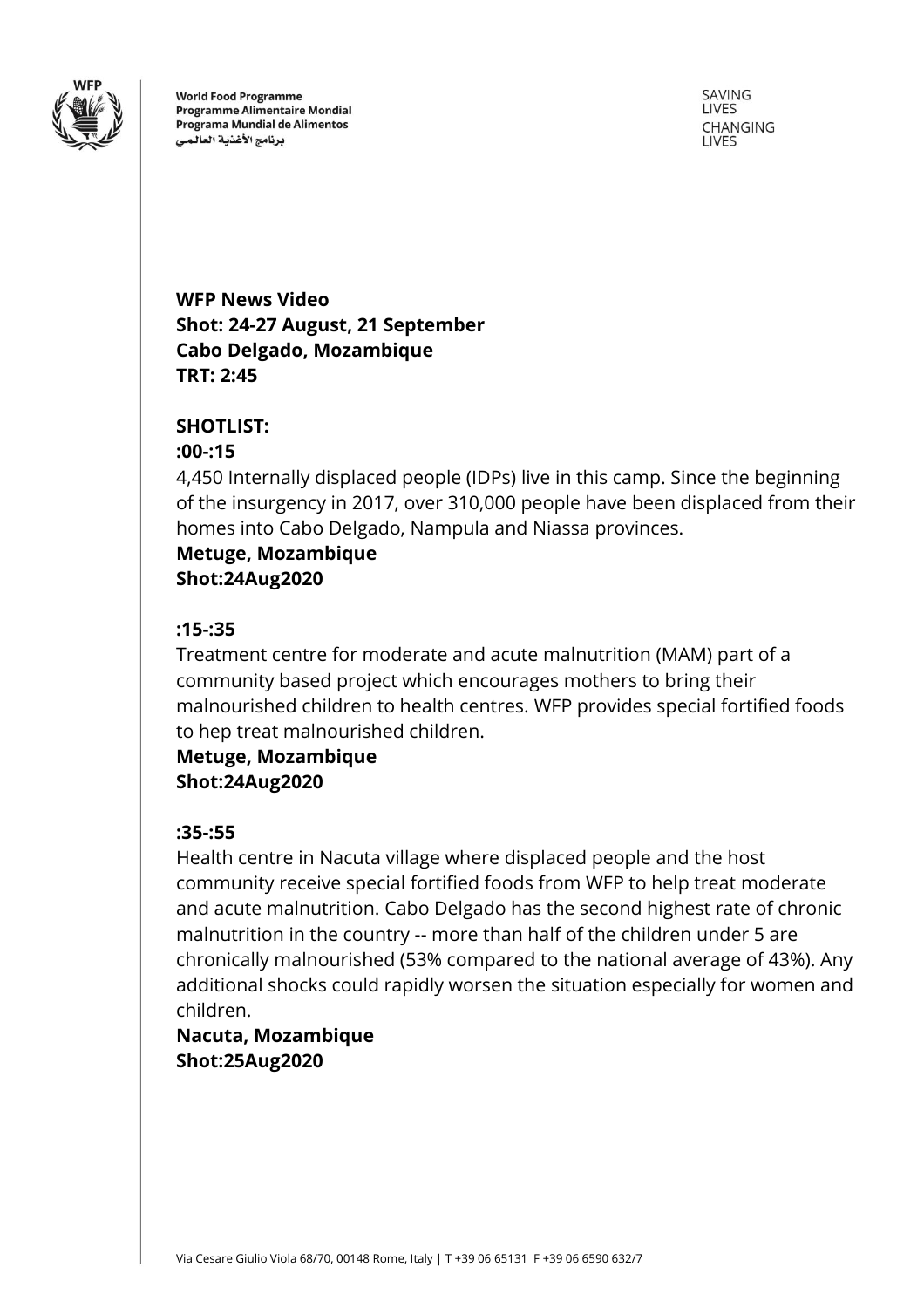

### **:55-1:08**

## **SOT Lola Castro, WFP Regional Director (English)**

"At this moment we have 310,000 people around the provinces of Cabo Delgado, Nampula and Niassa and also UNHCR has reported that around 1000 refugees have crossed the Ravuma (river) into Tanzania."

**Muxara, Pemba Shot: 21Sep2020**

### **1:08-1:18**

WFP food assistance arriving and setting up of distribution point. **Pemba, Mozambique Shot:27Aug2020**

### **1:18-1:31**

Tinashe Raul Munduagona, a 27 year old mother from Manica Province, registering for WFP food distribution. Tinashe was recovering from a cesarean section when her village was attacked. She fled with four members of her family and is now sheltering with another family.

# **Pemba, Mozambique**

**Shot:27Aug2020**

### **1:31-2:03**

## **SOT Tinashe Raul Munduagona (Portuguese)**

"We tried to sleep, while people were screaming at the house next door. I couldn't even walk, I was so weak, that's when I noticed that the neighbor's house was burning. Our house was built from bamboo, without clay on the walls, and we managed to tear a hole in the wall and escape. But my daughter was left behind alone, my husband had to pull her out and finally we made it, and we had to hide in the bush for seven days."

# **Muxara, Pemba Shot: 27Aug2020**